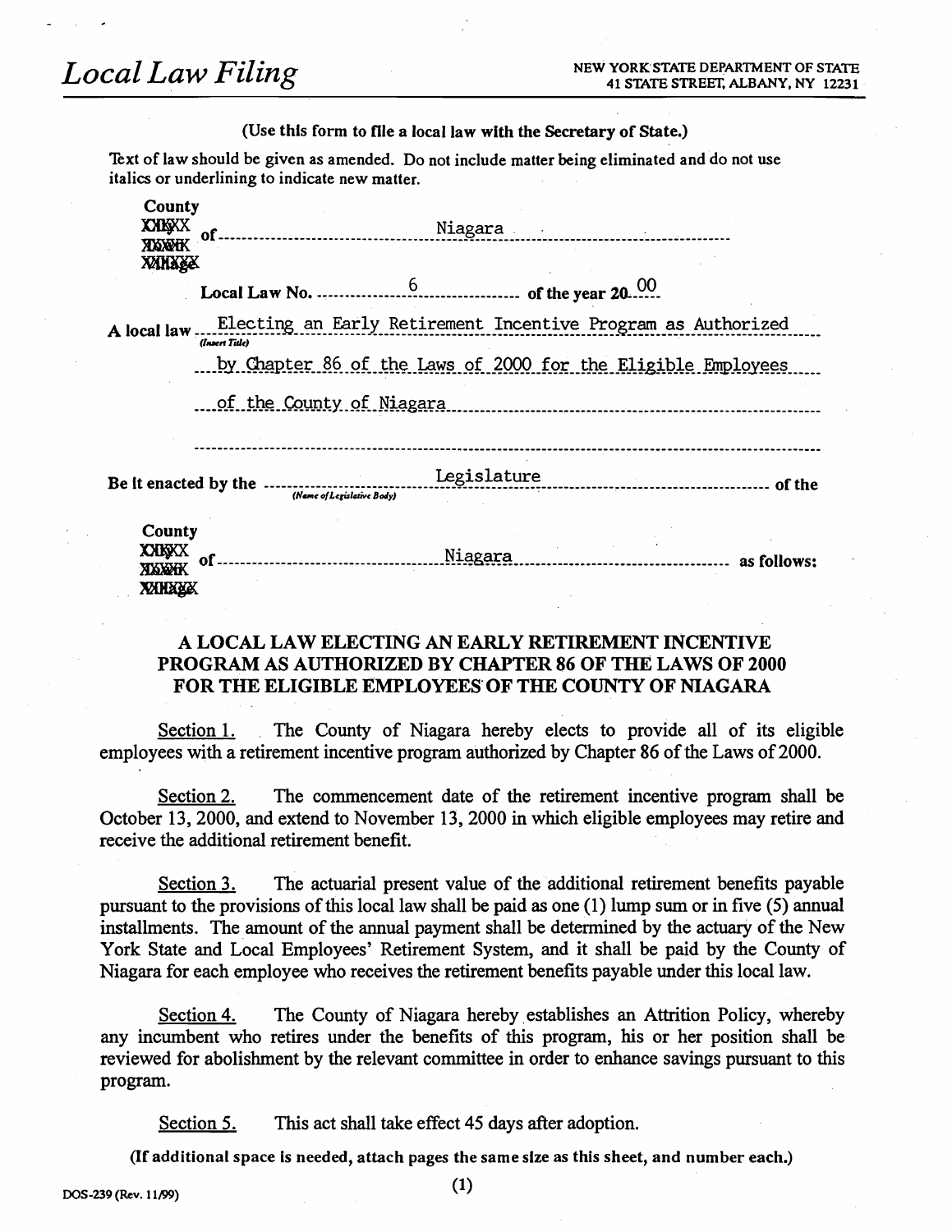# (Complete the certification In the paragraph that applies to the filing of this local law and strike out that which Is not applicable.)

# 1. (FInal adoption by local legislative body only.)

I hereby certify that the local law annexed hereto, designated as local law No.  $\frac{6}{100}$ . <sup>6</sup> o( the (County f --... --------------. \_\_ ~!.~g~~~ \_\_\_\_\_\_\_\_\_\_\_\_\_\_\_\_\_\_\_\_\_\_\_\_\_\_\_ -----~ was duly passed by the  $Niagara$  County Legislature... on August 29. 2000, in accordance with the applicable provisions of law. *(Name of Legislative Body)* 

# 2. (Passage by local legislative body with approval, no disapproval or repassage after disapproval by the Elective Chief Executive Officer\*.)

I hereby certify that the local law annexed hereto, designated as local law No. ----------------------------------- of 20----- of the (County)(City)(fown)(Village) of ----------------------------------------------------------------- was duly passed by the ---------------------------------------~------- on ------------------ 20 --- ,and was (approved)(not approved)(repassed after *(Name of Legislative Body)* 

disapproval) by the ------------------------.------------------------- and was deemed duly adopted on ---------------.--- 20----, *(Elective Chief Executive Officer<sup>4</sup>)* in accordance with the applicable provisions of law.

3. (Final adoption by referendum.)

I hereby certify that the local law annexed hereto, designated as local law No. ----------------------------------. of 20----- of the (County)(City)(Town)(Village) of ----------------------------------------------.------------------ was duly passed by the --------------.------------------------------------- on ----.;.---------~--- 20---- , and was (approved)(not approved)(repassed after *(Name of Legislative Body)* disapproval) by the ------------------------------------------------- on------------------- 20----. Such local law was submitted *. (Elective Chi«f Ex«t:Iltive Officer-)* 

to the people by reason of a (mandatory)(permissive) referendum, and received the affirmative vote of a majority of the qualified electors voting thereon at the (general)(special)(annual) election held on ------------------ 20.---' tin accordance with the applicable provisions of law.

### 4. (Subject to permissive referendum and final adoption because no valid petition was filed requesting referendum.)

| (Name of Legislative Body)          |                                                                                                      |
|-------------------------------------|------------------------------------------------------------------------------------------------------|
|                                     | $\ldots$ on $\ldots$ $\ldots$ $\ldots$ $\ldots$ $\ldots$ 20 $\ldots$ . Such local law was subject to |
| (Elective Chief Executive Officer*) |                                                                                                      |

permissive referendum and no valid petition requesting such referendum was filed as of ------------------ 20.--- ,in accordance with the applicable provisions of law.

<sup>\*</sup> Elective Chief Executive Officer means or Includes the chief executive officer of a county elected on a countywide basis or, if there be none, the chairperson of the county legislative body, the mayor of a city or village, or .the supervisor of a town where such officer Is vested wIth the power to approve-or veto local laws or ordinances.